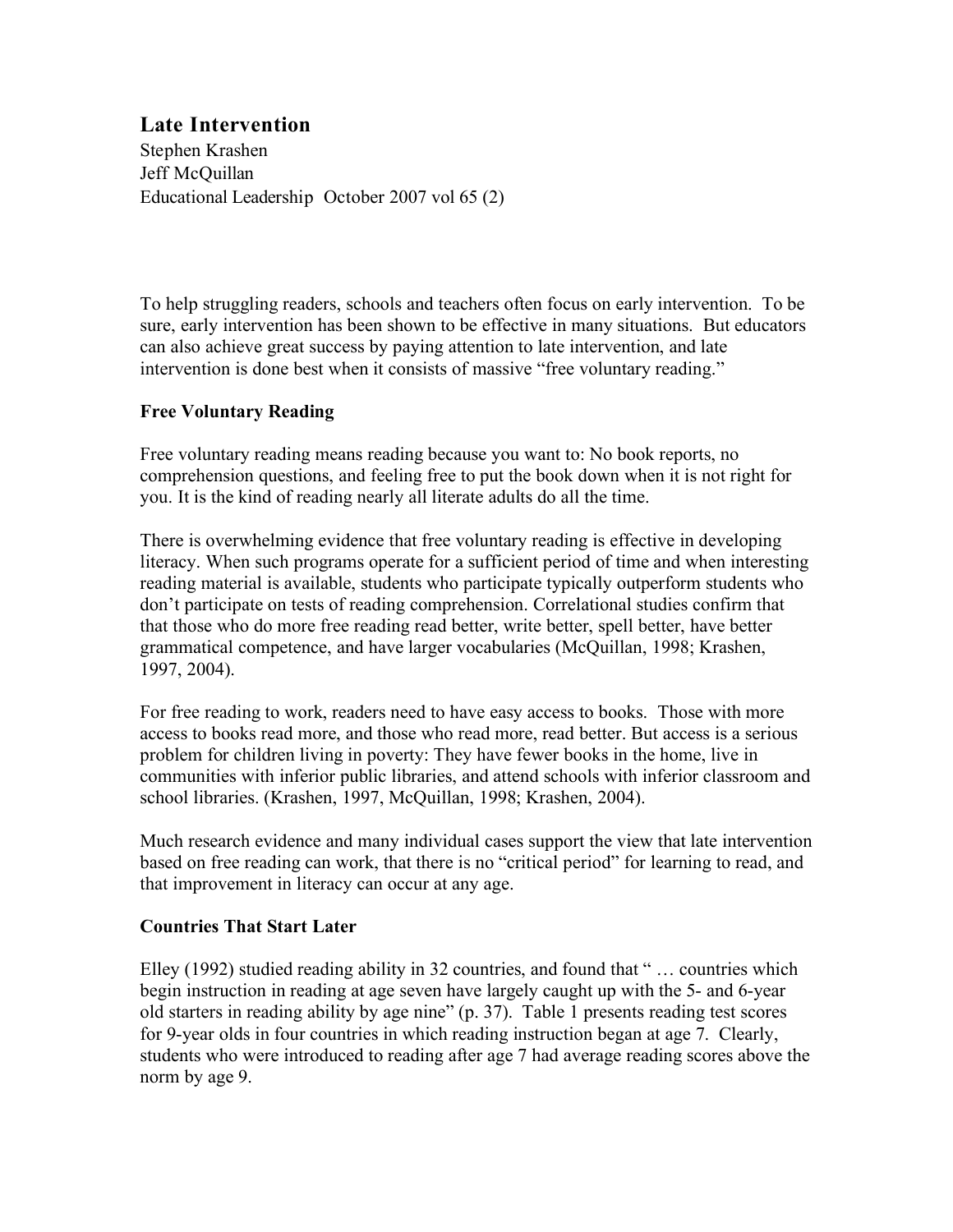| ັ       | score | rank | Econ. Dev. | bks in home |
|---------|-------|------|------------|-------------|
| Finland | 569   |      |            |             |
| Sweden  | 539   |      |            |             |
| Norway  | 524   |      |            |             |
| Iceland |       |      |            |             |

Table 1: Reading Scores at Age Nine for Countries in which Reading Instruction began at Age Seven

From: Elley (1994)

Bks: average number of books in the home

Econ. Dev.: calculated from GNP, expenditures for education, life expectancy and other variables

Mean reading score for all 32 countries  $= 500$ 

Note that Finland, Sweden, Norway and Iceland all rank among the highest in the world in economic development. All four reported that their communities have a plentiful supply of books in homes and school libraries, and that public libraries and bookstores were available to students. Elley's findings suggest that a late start is not a problem when children have access to reading materials.

#### **Cases of Home-Schooled Children**

Learning to read late did not prevent many eminent people from reaching the highest levels of literacy. Einstein is reported to have learned to read at age 9, Rodin at 10 and Woodrow Wilson at 11 (Schulman, 1986). In addition to these famous cases, there are also accounts of home-schooled children who learned to read late and with little or no formal instruction.

Mason (1993a) reports that her daughter, K.M., "could not/did not want to read" at eight and a half. Having tried earlier to push her to learn math, and finding that the pressure made her "hate arithmetic," Mason decided not to intervene on reading. Then it happened: Around her ninth birthday, "she began to read and two months later she could read at the level of her literate friends. Then she extended her reading, and now (age 15) she reads the way very literate adults do" (p. 28).

Mason (1993b) describes the case of her son, D.M.. The summer D.M. was 10, Mason reports, he could only read a word or two. In the fall, according to his mother, D.M. began "to read store signs and notices with a vengeance … (One night) sometime past midnight, he read his way through a fat Spiderman annual his older brother Luke gave him for his birthday" (p. 11).

D.M. also began reading the sports page of the local newspaper. One day, Mason took D.M. to the local science museum, where he began to read aloud "long paragraphs of technical writing discussing 'atmospheric conditions' and 'helium gases in the stratosphere'" (p. 11).

H.K. (Kerman, 1993) was reading at a "bare Cat in the Hat level" at the age of 10 and a half. Her mother reports: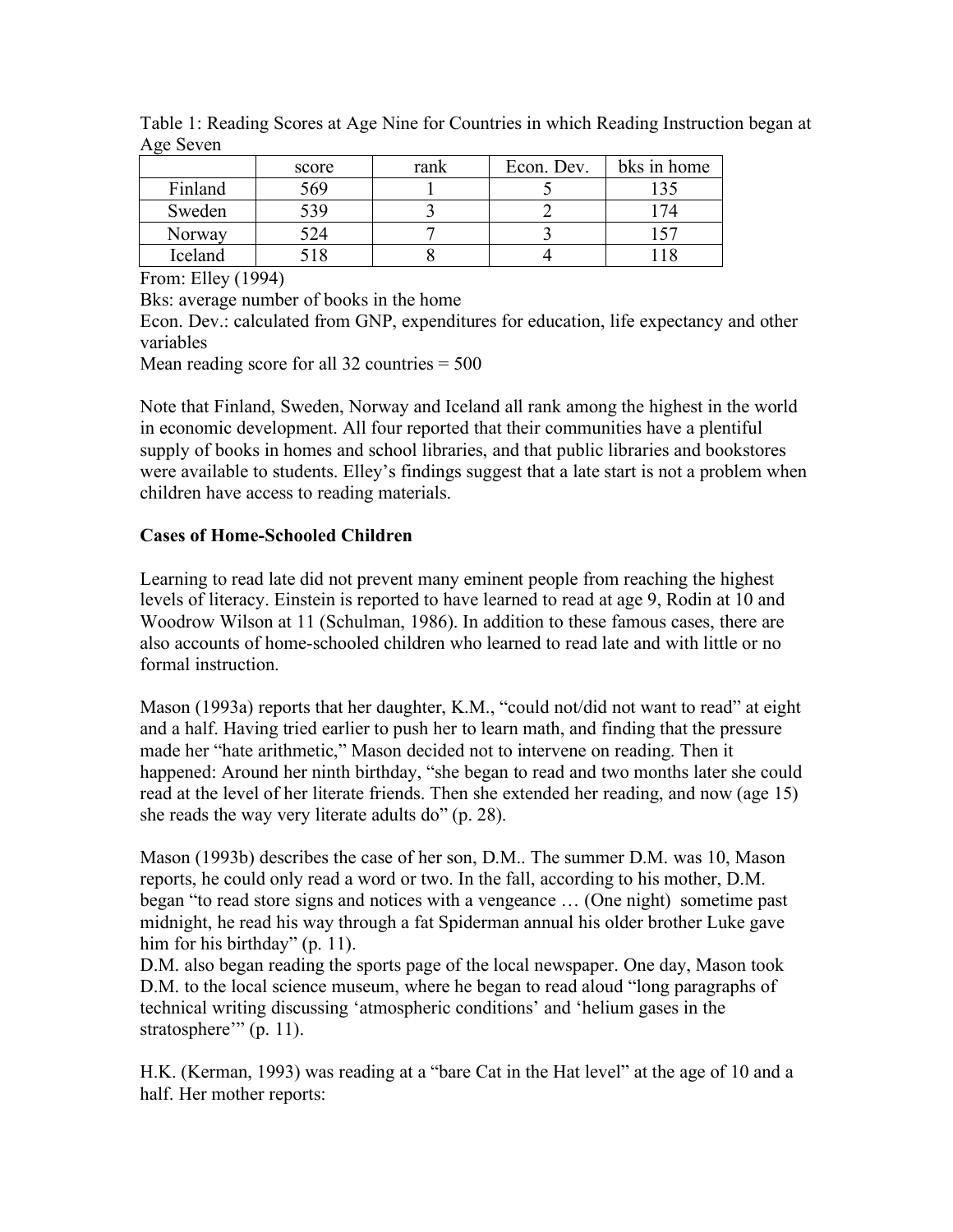"During the course of the next year, she did learn the basics about reading, although I shall never know how, since she refused instruction as much as always. We continued to read out-loud to her, and she rarely read to herself. My main consolation was that she loved books and didn't think badly of herself. At the age of 14, she started to read Scott O'Dell's books. The first one took her two months to read. Two months later, she was reading full-length adult fantasy novels … She reads voraciously now at the age of 16" (p. 27).

These cases have several features in common: Little or no formal instruction was required, the parents put no pressure on the child, and all of the children made rapid progress once they began reading material they were genuinely interested in of their own volition. Finally, all had the advantage of having access to a great deal of reading material.

## **More Breakthroughs Through High-Interest Reading**

## *Recovered Dyslexics*

Another set of cases of readers who started late but caught up through voluntary reading comes from Fink (1995/6). Fink studied 12 people who were considered dyslexic when young who all became "skilled readers." Nine of the 12 had published creative scholarly works and one was a Nobel laureate. Eleven out of these people reported that they finally learned to read between the ages of 10 and 12 (p. 273), and one did not learn to read until the  $12^{th}$  grade.

According to Fink, these readers had a great deal in common: "As children, each had a passionate personal interest, a burning desire to know more about a discipline that required reading. Spurred by this passionate interest, all read voraciously, seeking and reading everything they could get their hands on about a single intriguing topic."

## **Malcolm X**

The case of Malcolm X confirms that reading in areas of interest can cause profound literacy development well beyond elementary school age. Malcolm X had early success in school and was president of his 7th-grade class. As he recounted in his autobiography, his life in the streets, however, "erased everything I'd learned in school" (El-Shabbazz, 1964, p. 154). In prison, in his early twenties, he describes his literacy level as very low. The change came in prison, through massive reading: "Many who hear me today somewhere in person, or on television, or those who read something I've said, will think I went to school far beyond the 8th grade. This impression is due entirely to my prison studies … In every free moment I had, if I was not reading in the library, I was reading in my bunk. You couldn't have gotten me out of books with a wedge …" (p. 171-173).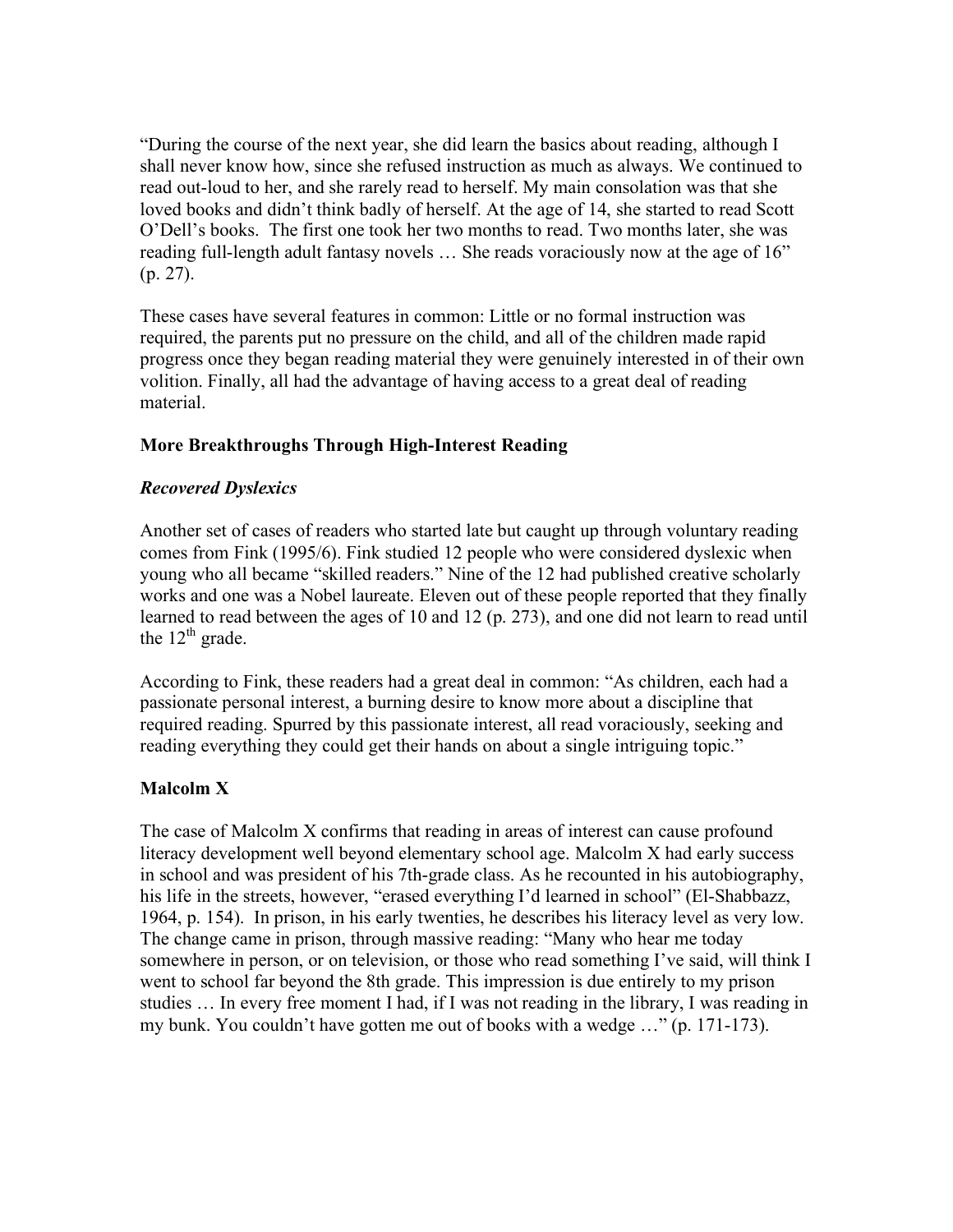Malcolm X gave reading the credit: "Not long ago, an English writer telephoned me from London, asking questions. One was, 'What's your alma mater?' I told him, 'Books'" (p. 179).

#### **The Success of Self-Selected Reading Programs**

The success of in-school, self-selected reading programs provides clear evidence that late intervention through free reading works.In these programs, a certain amount of time is set aside for students to do self-selected reading, and accountability is either non-existent or very low.

Sustained silent reading and related programs have been put to the test many times. When compared to students to traditional language arts or English as a second language classes, those in self-selected reading classes do at least as well and very often better on tests of reading comprehension, vocabulary, and writing.

For in-school reading programs to work, several common-sense conditions need to be met. The most crucial conditions are that students have sufficient access to interesting reading material and that the program lasts a sufficient amount of time: Those that last for longer than an academic year are consistently successful (Krashen, 2001) . Of interest to us is the finding that in-school free reading works with all age groups tested so far, including university students (Lee, 2005; Liu, 2005; Mason and Krashen, 1997).

One clear case of success is a summer reading program designed for  $6<sup>th</sup>$  graders with low reading proficiency in California (Shin and Krashen, 2007). The participants read whatever they liked for two 40-minute sessions a day, discussed books with their peers, had individual conferences with teachers, and participated in group discussion of selected novels, such as *The Island of the Blue Dolphins.*

This program clearly met the conditions for successful late intervention: Students had time to read and access to interesting books. The school library collection and classroom collections had been strengthened enormously, and special attention was paid to procuring books the students were sure to enjoy, such as Goosebumps.

Comparison children followed a standard language arts curriculum during the summer. The groups made equivalent gains on the Nelson-Denny vocabulary test, but the children in the voluntary reading group did far better on the Nelson-Denny reading comprehension measure, gaining well over one year after only five and a half weeks of reading. They also gained about five months on the Altos test of reading comprehension and vocabulary, while comparisons declined slightly.

## **Objections**

Several objections have been raised to the simple solution of massive voluntary reading:

1. Poor readers don't read well enough to read on their own.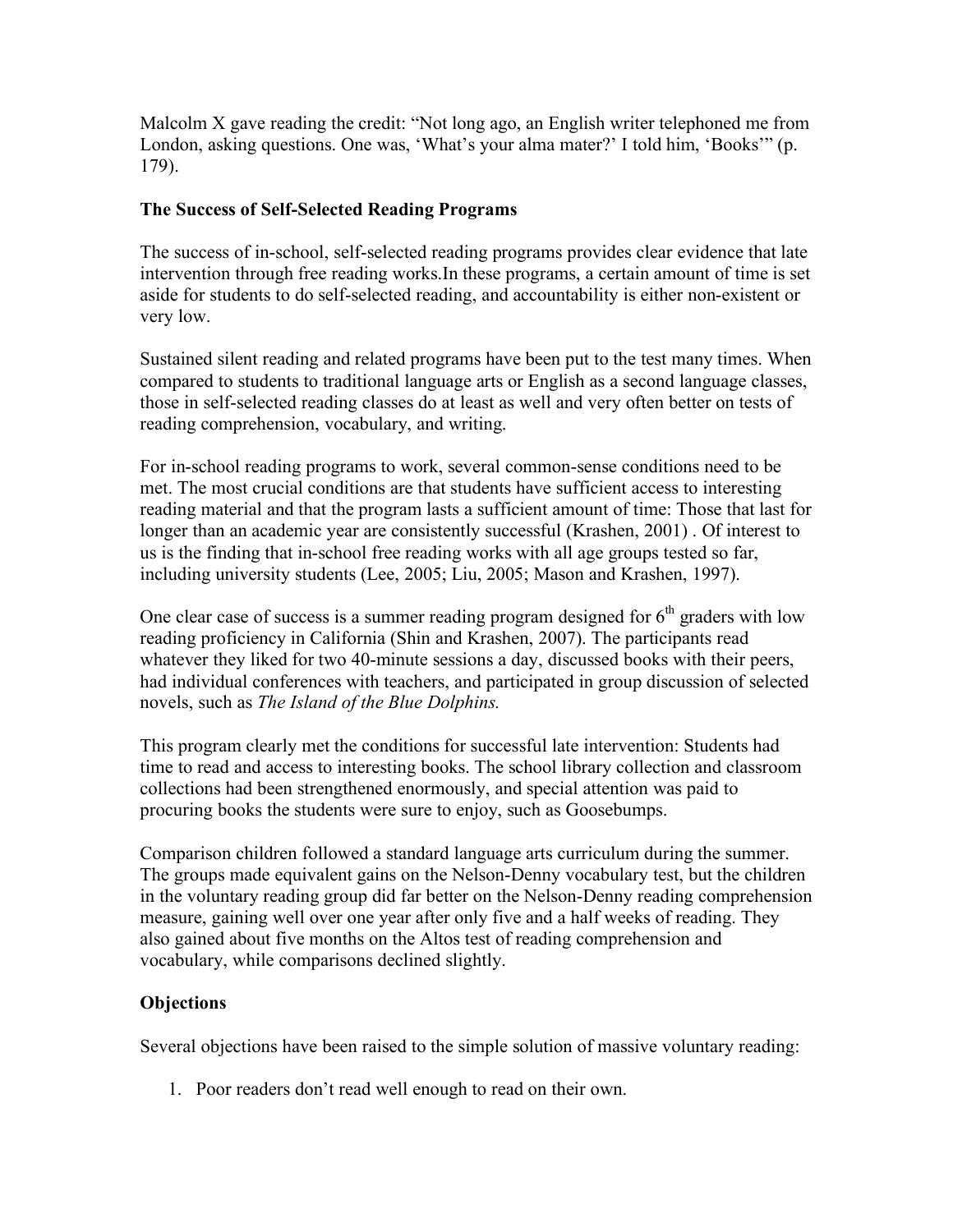- 2. Poor readers don't like to read.
- 3. If readers read whatever they like to read, they will read only junk.

Each of these objections can be refuted.

#### *Poor Readers* **Can** *Read on their Own?*

Constance Juel's study of poor and good readers (Juel, 1994), often cited as an example of the importance of early intervention, actually provides indirect evidence that late intervention can work. Juel found that poor readers in grade 1 still read below grade level in grade 4, reading at the 3.5 level, based on the ITBS Reading Comprehension Test. However, these poor readers could still read well enough to read many interesting texts. Some comic books are written at the 2nd grade level, and a few of the Goosebumps series are written at the 3rd grade level.

#### *Reluctant Readers and Home Run Books*

Juel reported that the poor readers she studied disliked reading; one child, in fact, told Juel, 'I'd rather clean the mold around the bathtub than read.' (p. 442). Even with obvious access to books, some children will not read. Pack (2000) described a group of "library latch-key" children, children whose parents used the public library as a free source of child care after school. Despite the presence of so many books, some of children never read, but spent their time "hanging out" with other children or using library computers.

There are ways to deal with reluctant readers: In addition to increasing access to books, there is evidence that seeing other people read encourages reading (for example, Wheldall and Entwhistle, 1988), reading aloud to children helps (for example, Brassell, 2003), and, of course, providing time for reading, as in sustained silent reading, helps: Children who participate in sustained silent reading classes read more outside of school than do comparison children after the program ends, after the program ends, even years later (Greaney and Clarke, 1973).

Direct encouragement also works, if done right. Carlsen and Sherrill (1988) describe cases in which readers happily followed suggestions from teachers and librarians that led to successful reading experiences. In every case, the suggestions were right for the reader -- not only interesting, but also compelling. In every case, the reader was capable of doing the reading, and in every case the suggestion was a suggestion and the reader had free choice, as in this example:

"After I made several trips to the library, Miss B became aware of the interest in horses that had grown in me and recommended book after book on horses for me to read. I went through all of Walter Farley's books as well as every other book on horses that the library owned" (p. 113).

In cases in which encouragement didn't work, the conditions were not met: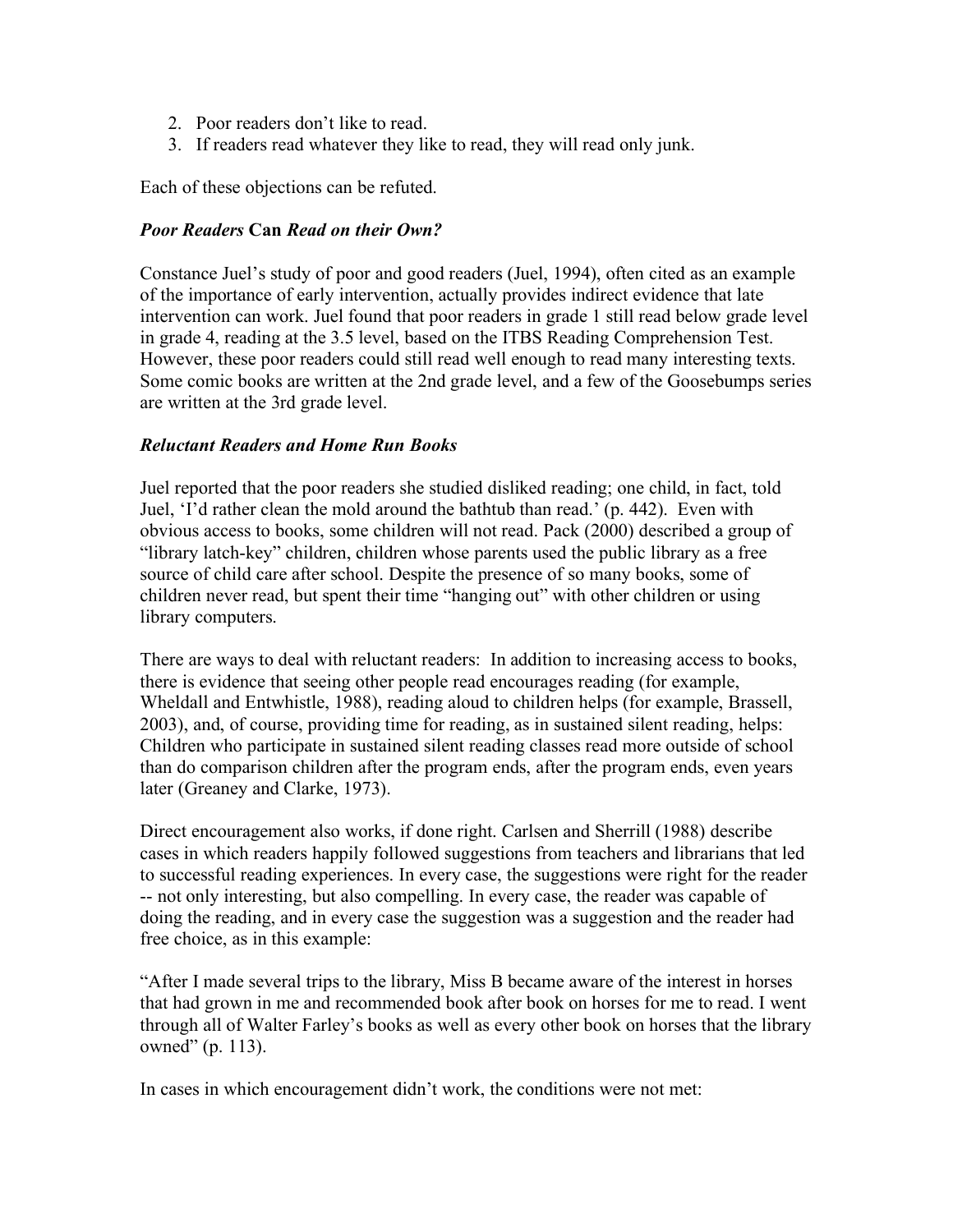"The librarian … always tried to interest my friend and me in books that had won Newbery prizes or books of exceptional quality for our age bracket. At the time (grade school), I was more interested in horses, so I generally resisted his efforts … (p. 115).

It may be easier to solve the problem of the reluctant reader than we think. Trelease (2006) suggests that sometimes one positive experience with a book, one "home run book experience" can create a reader. The existence and importance of the home run book was confirmed in a series of studies: More than half of the middle school children interviewed agreed that there was one book that started them off reading (Kim and Krashen, 2000; Von Sprecken, Kim, and Krashen, 2000; Ujiie and Krashen, 2002). Students' remarks indicated that they really understood what they were asked. One student remembered, "Captain Underpants! That book turned me on, because it was funny and an adventure." (from Von Sprecken et. al., 2000)

## *Will They Read Only Junk?*

There is the concern that if children are allowed to read whatever they want to read, they will stay with easy reading and never progress. This is not a problem.

First, the books children select on their own are sometimes more difficult than the reading material assigned by teachers (Southgate, Arnold and Johnson, 1981). In the summer program for low proficiency  $6<sup>th</sup>$  graders studied by Shin and Krashen (2007), children selected books that were right for them, at about the 4th grade level, which is exactly where they scored on the pretest given at the beginning of the summer.

Second, even if this were not so, there is no cause for concern. Children who get involved in reading eventually choose what experts had decided were "good books" (Schoonover, 1938) and young readers eventually expand their reading interests as they read more (LaBrant, 1958). Research also tells us that middle school boys who read comic books also read more, and read more books, than those who do not read comics (Ujiie and Krashen, 1996). Light reading appears to be a conduit that makes heavier reading attractive and possible.

## **The Need for Late Options**

Arguments for late intervention are not arguments against early intervention. The current "official" approach to literacy development, however, only recognizes early intervention. Late intervention is not even an option, thanks to policies that discourage in-school free reading programs (National Reading Panel, 2000; but see Krashen, 2001), the false belief that "once a poor reader, always a poor reader," and the fact that little is being done to increase access to books for students from low-income families. But once we give children the time to get interested in reading, and make reading material available, late readers can catch up easily. This can happen anytime.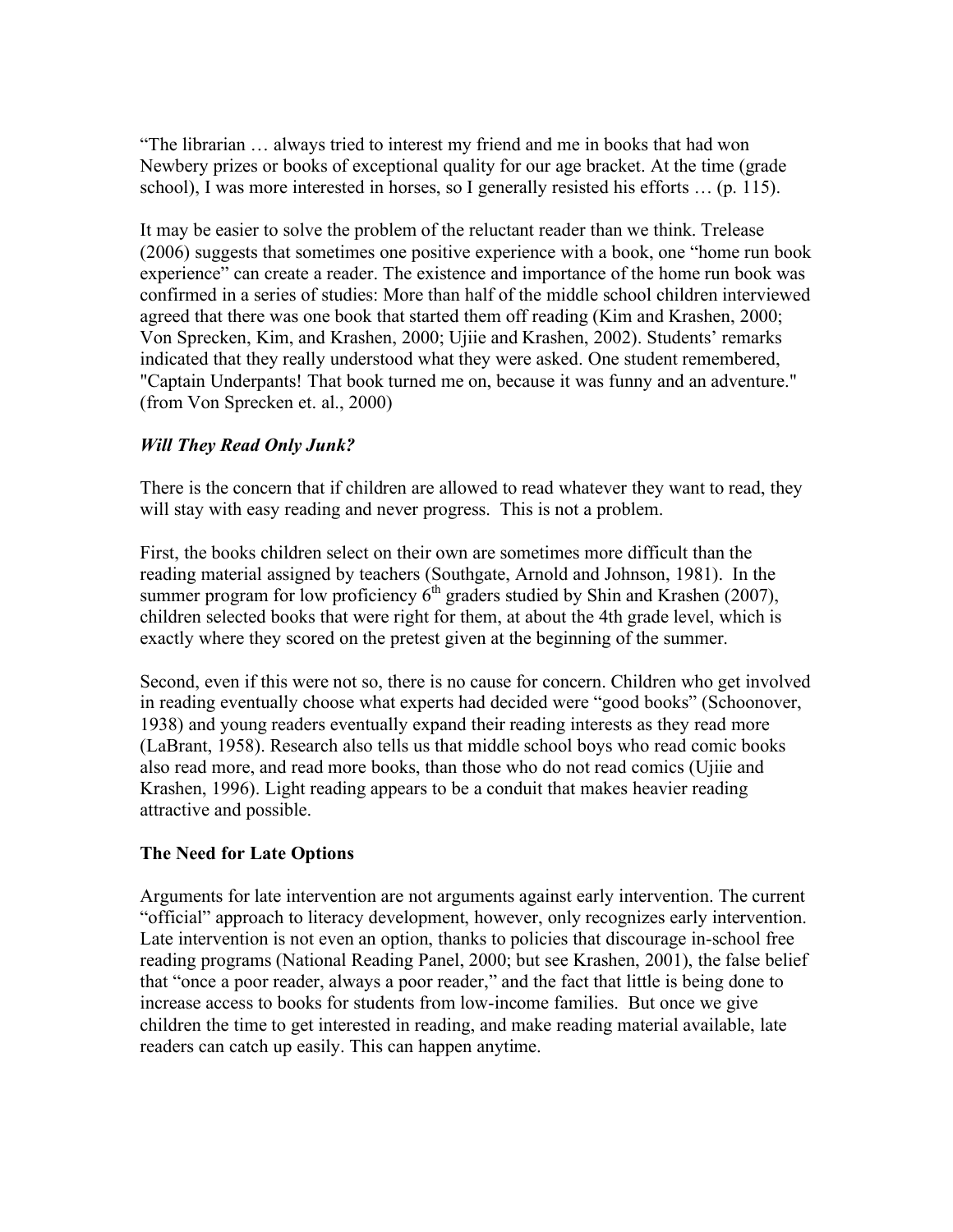#### **References**

- Brassell, D. (2003). "Sixteen books went home tonight: Fifteen were introduced by the teacher." *The California Reader 36*, 3: 33-39.
- Carlsen , G.R. & Sherrill, A. (1988). *Voices of Readers: How We Came to Love Books.* Urbana, IL: NCTE.
- Elley, W. (1992). *How in the World do Students Read?* Hamburg: International Association for the Evaluation of Educational Achievement.
- Elley, W. (1994). *Achievement and Instruction in Thirty-Two School Systems: The IEA Study of Reading Literacy.* Oxford: Pergamon Press.
- El-Shabbaz, E. (1964). *The autobiography of Malcolm X*. New York: Ballintine Books.
- Fadiman, C. (1947). *Party of One: The Selected Writings of Clifton Fadiman.* Cleveland: The World Publishing Company.
- Fink, R., (1995/6). "Successful dyslexics: A constructivist study of passionate interest reading." *Journal of Adolescent and Adult Literacy* 39, 268-280.
- Greaney, V., & Clarke, M. (1973). "A longitudinal study of the effects of two reading methods on leisure-time reading habits." In D. Moyle, *Reading: What of the Future?* (pp. 107- 114). London: United Kingdom Reading Association.
- Juel, C. (1994). *Learning to Read and Write in one Elementary School*. New York: Springer Verlag.
- Kim, J. & Krashen, S. (2000). "Another home run." *California English* 6(2), 25.
- Krashen, S. (1997). "Bridging inequity with books." *Educational Leadership* 55(4), 18-22.
- Krashen, S. (2001). "More smoke and mirrors: A critique of the National Reading Panel report on fluency." *Phi Delta Kappan* 83, 119-123.
- Krashen, S. (2004). "False claims about literacy development. " *Educational Leadership* 61(6), 18-21.
- LaBrant, L. (1958). "An evaluation of free reading." In C. Hunnicutt and W. Iverson (Eds.), *Research in the Three R's* (pp. 154-161). New York: Harper and Brothers.
- Mason, B. & Krashen, S. (1997). "Extensive reading in English as a foreign language." *System* 25, 91-102.
- Lee, S-Y. (2005). "Sustained silent reading using assigned reading: Is comprehensible input enough?" *The International Journal of Foreign Language Teaching, 1*(4), 10-13. http://www.tprstories.com/ijflt/IJFLTFall05.pdf
- Liu, C-K. (2005). Self-selected reading effects significant gains in vocabulary size and reading comprehension. Paper presented at *The 14th International Symposium on English Teaching*, Taipei, Taiwan.
- Mason, J. (1993a). "Without a curriculum." *Growing without Schooling* 94: 28
- Mason, J. (1993b). "Reading at 10." *Growing without Schooling* 91:11
- McQuillan, J. (1988). *The Literacy Crisis: False Claims and Real Solutions.* Portsmouth, NH: Heinemann.
- National Institute of Child Health and Human Development. (2000). *Report of the National Reading Panel. Teaching children to read: An evidence-based assessment of the scientific research literature on reading and its implications for reading instruction* (NIH Publication No. 00-4769). Washington, DC: U.S. Government Printing Office.
- Pack, S. (2000). "Public library use, school performance, and the parental X-factor: A biodocumentary approach to children's snapshots. *Reading Improvement* 37, 161-172.